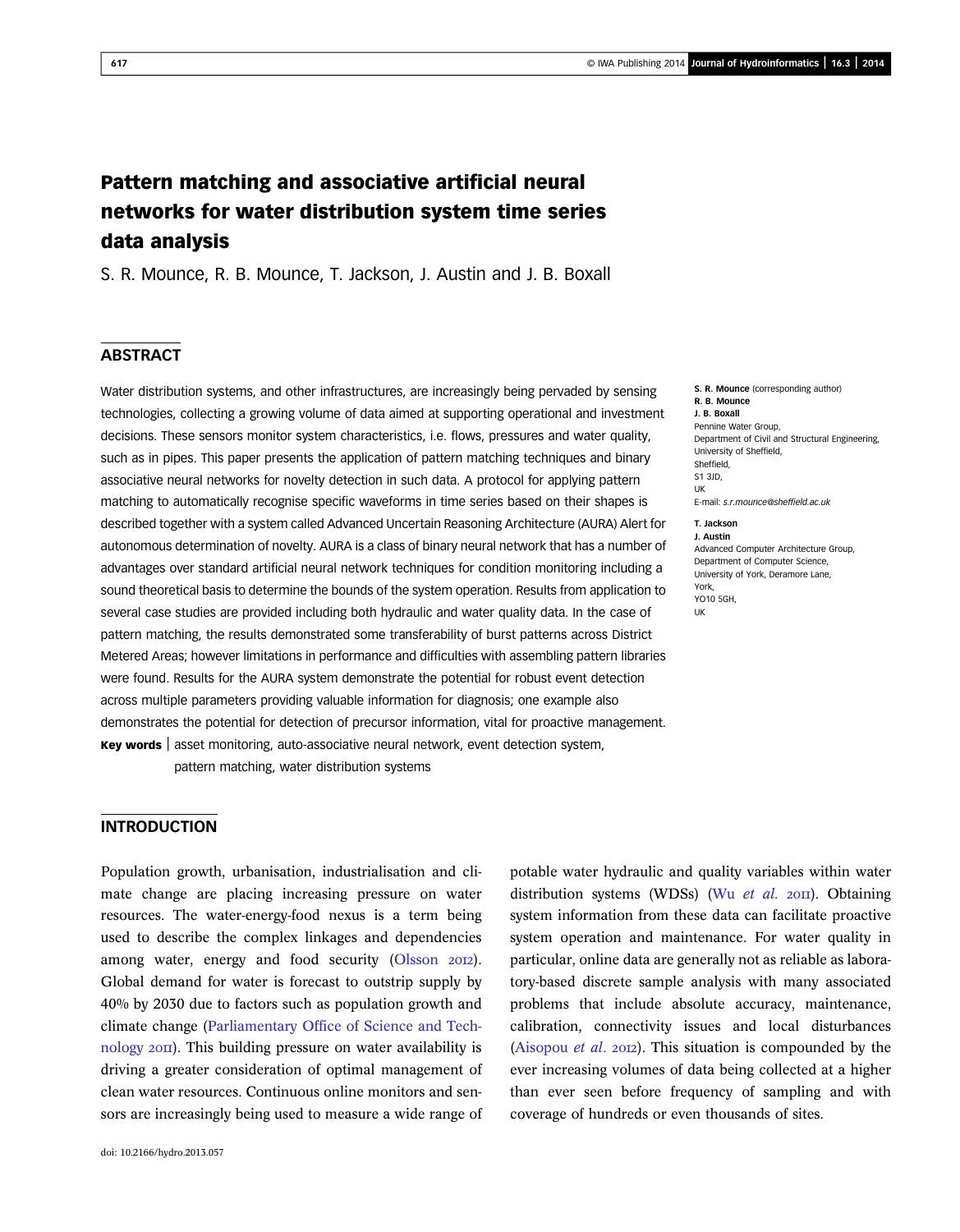Data from online monitors potentially provide a wealth of information about what is happening within WDSs and intelligent algorithms can be applied to turn these data into information for water utility companies. Many companies are not making effective use of what is being collected in this regard and are missing an opportunity to better understand and assess current system status. Any data interpretation system employed must be able to deal with 'dirty data' such as inherent, though improving data variability and quality limitations. Hence systems need to include strategies for handling missing values and dealing with noise, e.g. Branisavljević et al. (2010). Analysis systems need to provide useful classifications of system status, events and conditions and not provide an onerous amount of alerts or alarms to system operators who will otherwise ignore warnings hence compromising the value of the information.

This paper presents the application of pattern matching techniques and binary associative artificial neural networks (ANNs) for novelty detection in time series data collected from WDSs. Algorithms are described and a protocol developed for applying the approach to case study data, both hydraulic and water quality, from water supply systems in the UK.

# APPROACHES FOR EVENT DETECTION IN WDS MEASURED TIME SERIES DATA

A water distribution network is a complex, distributed, non-linear dynamic system, and thus it may not be effectively or satisfactorily described using purely linear methods or models. It is not possible to build an accurate non-linear model completely describing the system from data due to the uncertainties present. However, datadriven modelling is highly applicable. It has the advantage of not requiring a detailed understanding of the interacting physical, chemical and/or biological processes that affect a system before model inputs can be mapped to outputs. Data-driven models can complement and sometimes replace deterministic models ([Solomatine](#page-15-0) 2002). Recent developments in the field of computational intelligence (sometimes termed soft computing or machine learning)

are helping to solve various problems in the water resources domain.

A number of approaches from the fields of artificial intelligence and statistics have been applied for detecting abnormality in WDSs from time series data. Alert systems that convert flow and pressure sensor data into usable information in the form of timely alerts (event detection systems) have been developed with a focus on burst detection to help with the issue of leakage reduction. Some of the most recent approaches are summarised in Table 1. Most of these systems are for detecting leaks/bursts at District Metered Area (DMA) level. DMAs are designed to be hydraulically isolated areas that are generally permanent in the system.

Interest is growing in applying similar event detection systems to online water quality measurements, including from WDSs. The detection of anomalous events is of interest for both daily operational management, with a focus on maintaining high water quality, as well as for identification of intentional or 'natural' contamination events. [Jarrett](#page-14-0) et al. (2006) explore data processing and anomaly detection techniques for data from WDSs including control charting, time series analysis, Kriging techniques and Kalman filter techniques. They concluded that no single methodology could be judged to always be the best choice. Open source software known as CANARY ([McKenna](#page-14-0) et al. 2007) has been developed by the United

Table 1 | Leak event detection techniques applied to DMA data

| <b>Technique</b>                                                                 | Reference                       |
|----------------------------------------------------------------------------------|---------------------------------|
| Time Delay Neural Network                                                        | Mounce & Machell<br>(2006)      |
| Belief Rule Based System                                                         | Xu <i>et al.</i> (2007)         |
| Self Organising Map Neural Network                                               | Akselaa <i>et al.</i><br>(2009) |
| Mixture Density Neural Network and Fuzzy<br><b>Inference System</b>              | Mounce <i>et al.</i> (2010)     |
| Kalman Filtering                                                                 | Ye & Fenner (2010)              |
| Support Vector Regression with Novelty<br>Detection                              | Mounce <i>et al.</i> (2011)     |
| Multilayer Perceptron, Bayesian System and<br><b>Statistical Process Control</b> | Romano <i>et al.</i><br>(20I4)  |
| Principal Component Analysis                                                     | Palau <i>et al.</i> (2012)      |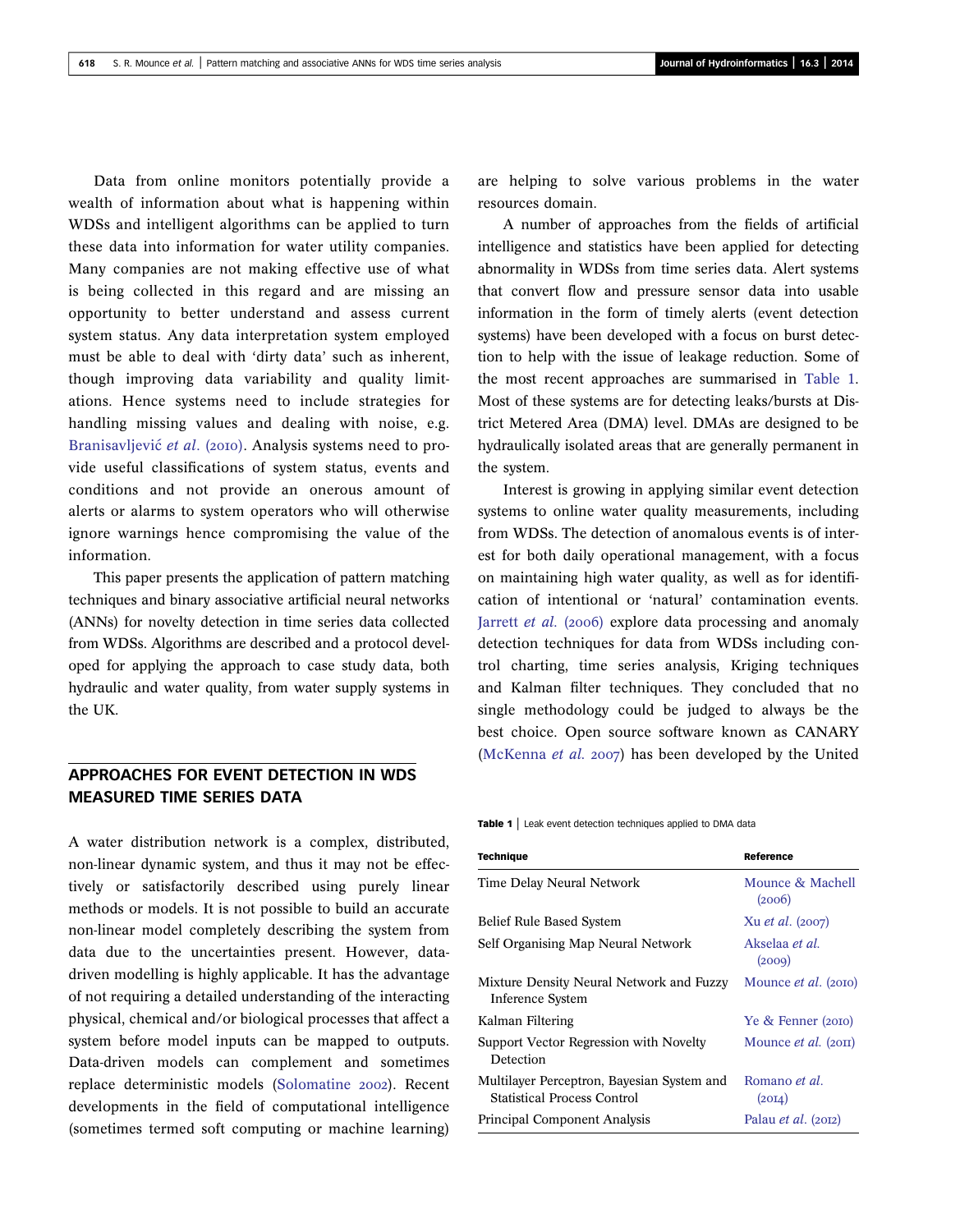States Environmental Protection Agency for the analysis of water quality time series data. CANARY uses statistical and mathematical algorithms to identify the onset of periods of anomalous water quality data, while at the same time, limiting the number of false alarms that occur. A two-step process is adopted: state estimation for future water quality value and a second stage of residual classification for determination of expected or anomalous value (an outlier).

The aforementioned event detection systems generally have the following features in common:

- (i) They learn from training data in some way to make a prediction about expected future values.
- (ii) They have some type of methodology or rules for deciding when sufficient deviation from normality constitutes an abnormal event.

Common difficulties with their application include an often large number of parameters to be tuned, poor quality data and how to define the appropriate training data ('normal' data). Failure signatures often overlap with complex spatio-temporal processes that occur in water distribution networks, for example network configuration changes and abnormal demands (such as industrial processes). This makes differentiation difficult. Another limitation of these techniques is that they generally focus only on anomaly detection being interpreted as outlier detection ([Hodge & Austin](#page-14-0) 2004). However, this simplification produces methods that cannot necessarily discover novel patterns formed by subtle changes across multiple variables over multiple time instances. It is hypothesised that precursor features of a smaller magnitude than such outlier thresholds may be present in some sensor time series datasets, which could be potentially picked up before a major failure event (such as a catastrophic burst). Two approaches are considered here for dealing with these difficulties. (i) Pattern matching – i.e. how to identify generalised features of a pattern corresponding to classes of WDS events. (ii) Associative memories – how a monitoring system stores representation of normal distribution system operation and issues warnings when parameters are deviating from this behaviour so as to detect abnormality and possibly precursors.

# THEORETICAL BACKGROUND

#### Pattern matching

The problem of finding patterns of interest in time series databases (termed 'query by content', i.e. to search for an occurrence of a particular pattern within a longer sequence) is an important one, with applications in many diverse fields of science. Application areas include: patterns associated with growth in stock and share prices [\(Zhang](#page-15-0) et al.  $20I0$ ), in neuroscience for analysing the nervous system ([Fletcher](#page-14-0) et al. 2008), for space shuttle sensor monitoring [\(Keogh &](#page-14-0) [Smyth](#page-14-0) 1997) and in transportation for signal timing in traffic management ([Mounce](#page-14-0) *et al.*  $2017$ ). In diagnosis and fault detection applications an engineer may wish to query a pattern database in real-time to determine what past situations (contexts) are most similar to the current sensor profile. Pattern matching can thus be used for identifying anomalies in an online monitoring system. As well as detecting that data are abnormal, it is also useful to be able to determine in what way the data are abnormal and ideally to be able to classify the event type which the data correspond to.

One approach (called sequential scanning or subsequence matching) is to use brute force and 'slide' the shorter query sequence Q against the longer reference sequence R, calculating the error term at each point based on some similarity measure. A number of steps are required for a general scheme in which we consider a univariate signal uniformly sampled in time, which is the case with WDS time series data:

- 1. Data pre-processing. The data must be processed into such a form so that data from different sensors can be compared on a like-for-like basis. The data for each variable may need normalising both with respect to a mean and with respect to the amplitude.
- 2. Populating the libraries. Each library needs to be populated with data from profiles corresponding to that event type. Firstly, the key variables for this event type need to be identified and then profiles for these variables from past events placed into the library. [Figure 1](#page-3-0) illustrates some example burst profiles from a library for flow and pressure variables (top and bottom, respectively).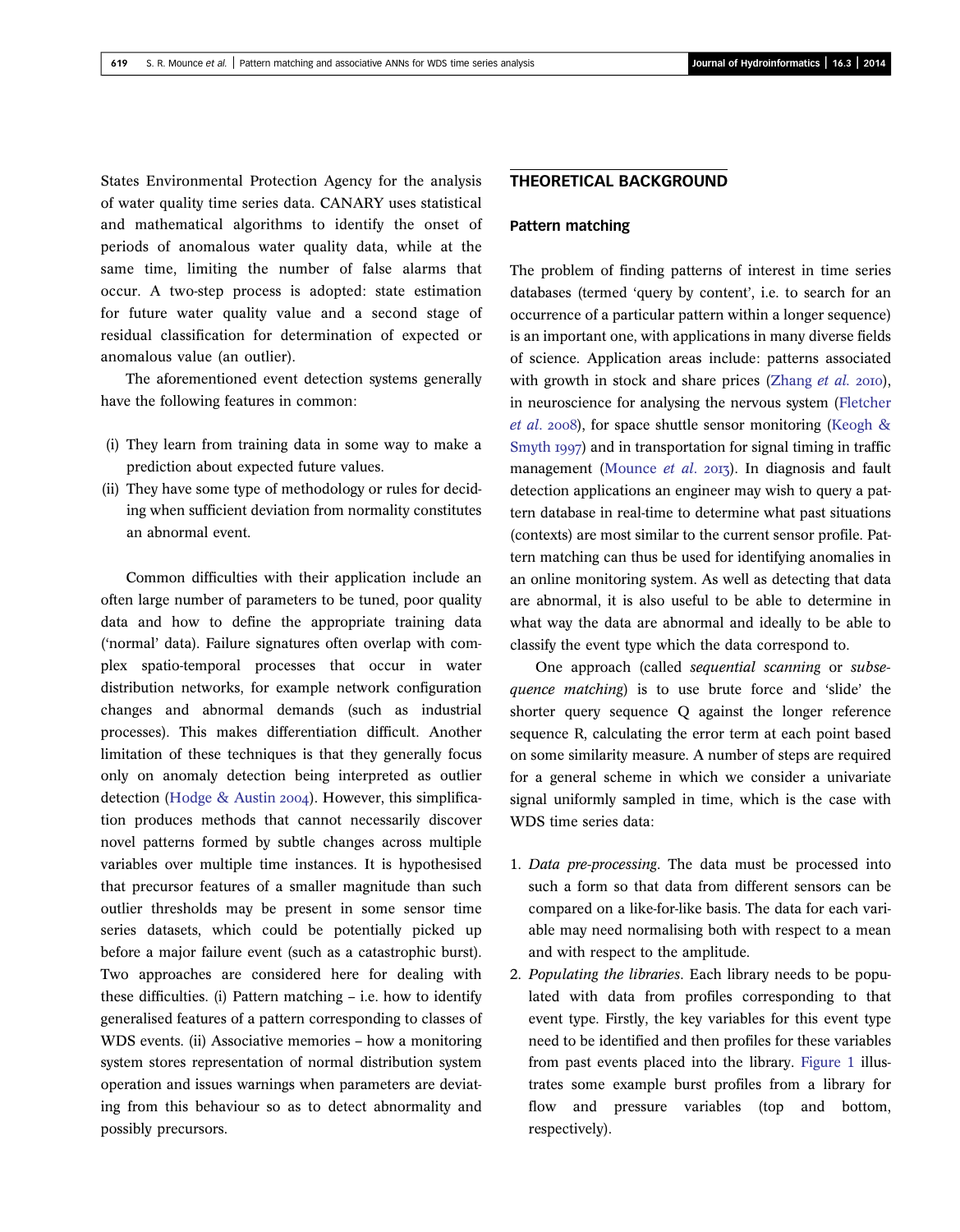<span id="page-3-0"></span>

Figure 1 | Burst patterns for WDS hydraulic data (flow top, pressure bottom).

3. Searching the libraries. This search is over each of the variables in the data stream. A similarity-based search is used so that similar-shaped profiles of different amplitudes are matched (within a given scaling factor). Matches that are over a given threshold score are returned.

### Data pre-processing

It is necessary to pre-process the data in order to be able to compare patterns from different sensors and at different times on a more equal basis. Suppose that the time series for a particular variable is represented by  $(x_t)_{t\in T}$ . Firstly, we transform the time series to differences from the mean, i.e.

$$
x_t \to x_t - \mu_t \tag{1}
$$

for each time t, where  $\mu(t)$  is either:

(i) the current average on some moving window  $[t-t_A, t]$ , i.e.

$$
\mu_t = \frac{\sum\limits_{t-t_A \le u \le t} x_u}{n} \tag{2}
$$

where  $t_A$  is the length of the time window for averaging and  $n$  is the number of time series values in the interval  $[t-t_A, t].$ 

(ii) the average for that time of day, i.e.

$$
\sum_{\substack{t-t_A \le u \le t \\ u_t = \frac{\tau(u) = \tau(t)}{n}}} x_u
$$
\n(3)

where  $\tau(u) = \tau(t)$  means that times u and t are at the same time of day and  $n$  is the number of measurements  $u$  that meet the criteria in the summation.

Secondly, we need to normalise these differences by the standard deviation over the same time series window as the mean is calculated from, so that overall

$$
x_t \to \frac{x_t - \mu_t}{\sigma_t} \tag{4}
$$

where  $\sigma_t$  is the standard deviation of the values on which the mean is calculated.

#### Populating the libraries

The libraries need to be populated with profiles for the different relevant variables. These profiles consist of consecutive measurements over possibly different event window lengths. It is important to use profiles that are typical and indicative of the given event type. A level of expert knowledge and/or water network records may be required to obtain these exemplars.

### Searching the libraries

Define  $t(E)$  to be the duration of event E. At each time t, the time series profiles used for comparison with event library L are the time series

$$
\left\{ (x_u)_{t-t_l \le u \le t} | t_l \in \{ t(E) | E \in L \} \right\}
$$
\n<sup>(5)</sup>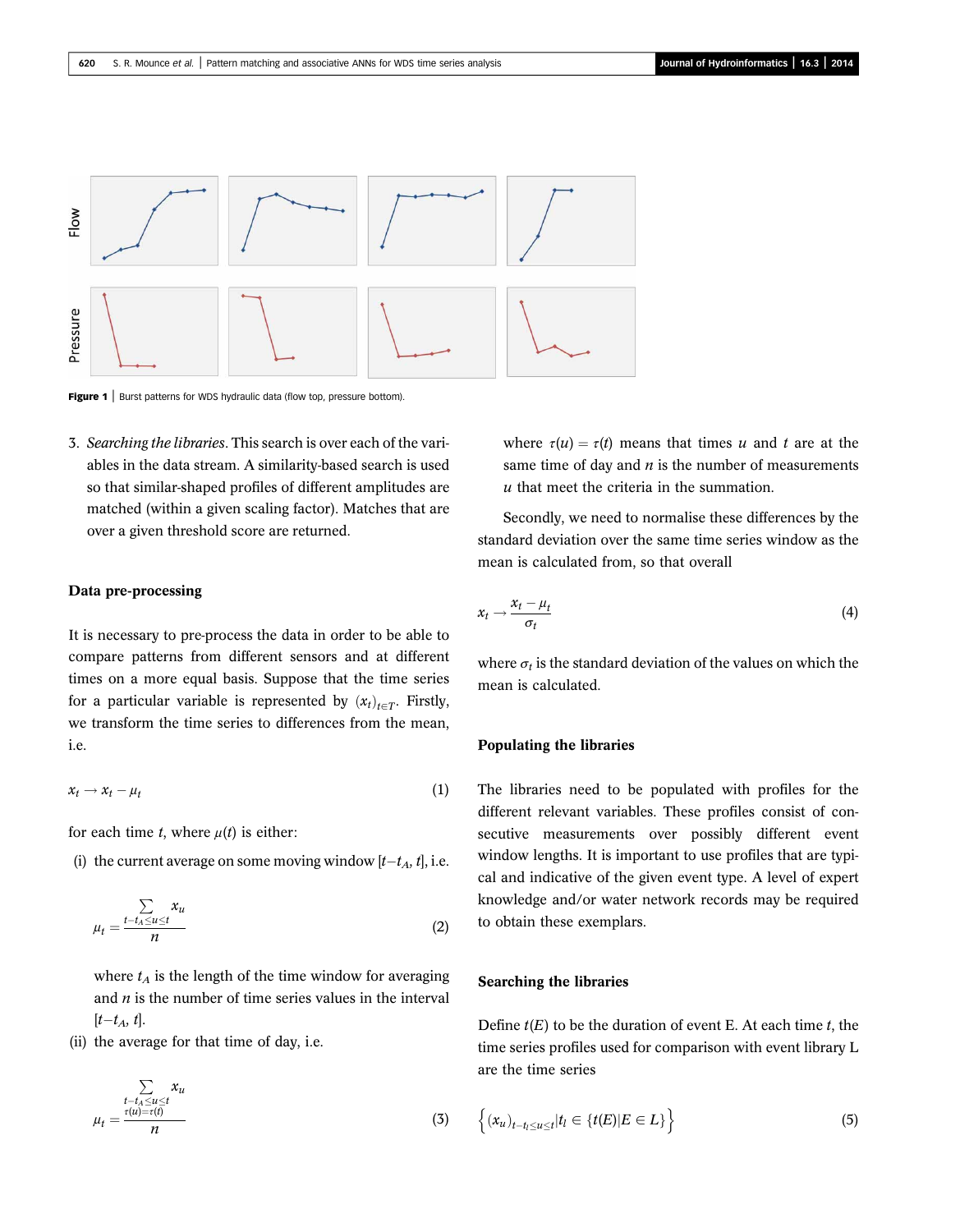so that if the event library has profiles of length 30, 60 and 90 minutes, at each time step we would perform a search over the last 30, 60 and 90 minutes worth of data respectively.

The distance between profiles (which must be of the same length in terms of time) is found using the  $l^2$  norm (Euclidean distance), i.e. the distance between the two *n*-vectors  $x = (x_1, x_2, \ldots, x_n)$  and  $y = (y_1, y_2, \ldots, y_n)$  then

$$
d(x - y) = ||x - y|| = \left(\sum_{i=1}^{n} (x_i - y_i)^2\right)^{1/2}
$$
 (6)

Match scores can then be generated by calculating (assuming we are comparing profile x with library pattern  $v$ ).

score(x, y) = 
$$
\frac{||x|| - d(x, y)}{||x||}
$$
 (7)

so that if  $d(x, y) = 0$  then the match score is 1. A threshold can then be used above which two time sequences are said to be similar.

In order to calculate similarity with profiles that are of a similar shape but different magnitude we can calculate instead

$$
d_{S}(x, y) = \min_{\alpha \in [A, B]} d(x, \alpha y)
$$
\n(8)

where  $[A, B]$  determines the amplitudes of the patterns to compare with, i.e. if this were [0.5, 2] we would compare with patterns of amplitude between half and double that of the library pattern. For practical purposes, the minimum in Equation (8) has to be estimated from a number of intermediate points between A and B.

This research uses this type of pattern matching for populating a pattern library and then comparing a new data stream against it for detecting faults.

#### Associative memories

Novelty detection is the identification of new or unknown data that a machine learning system has not been trained on or previously seen. Many applications exist for analysing temporal sequences ([Keogh](#page-14-0) et al. 2002). Rather than relying on manual review, it is useful to have some form of automated analysis system, which can scan the time series generated by monitoring sensors, and report any abnormal observations. This can be crucial in safety-critical environments. Novelty detection is a two class problem in that it needs to be ascertained whether acquired data come from a normal operating condition or not. There are many techniques for novelty detection including using outlier analysis, however some types of faults do not involve any one variable departing from normal operating range.

Since the classification of novelty is a priori unknown, this is a challenging problem and rules out the use of many supervised techniques. There is often no clear-cut boundary between novel events and normal events in real-world applications and a lack of meta-data (such as information about water treatment or process changes, maintenance events, industrial processes, etc.) in WDSs is a particular problem. We can treat the WDS, or sub-areas (such as individual DMAs) in the context of real-time condition monitoring (CM), where it is critical to identify deviations from normal behaviour in sensor readings. A key element of CM is the early detection of potential faults in the monitored system or asset (such as a building, an engine or a pipeline), allowing preventative action to be taken before major damage occurs (for example a catastrophic burst). The CM system has to identify these potential faults based on the values of a (possibly large) number of variables.

In the field of ANNs, an associative memory is a network which stores mappings from specific input representations to specific output representations. Hence, a system that 'associates' two patterns is one that, when presented with only one of these patterns later, can reliably recall the other. There are two types of associative memory: auto-associative and hetero-associative. Autoassociative memories are capable of retrieving a piece of data upon presentation of only partial information from that piece of data, while hetero-associative memories can recall an associated piece of data from one category upon presentation of data from another category. Auto-associative mapping can be created by training an ANN to reproduce its input at its output ([Masters](#page-14-0)  $1997$ ). A set of reference signal patterns (e.g. parts of a time series) are learned by the auto-associative network. When presented with an input pattern resembling one of the reference patterns, but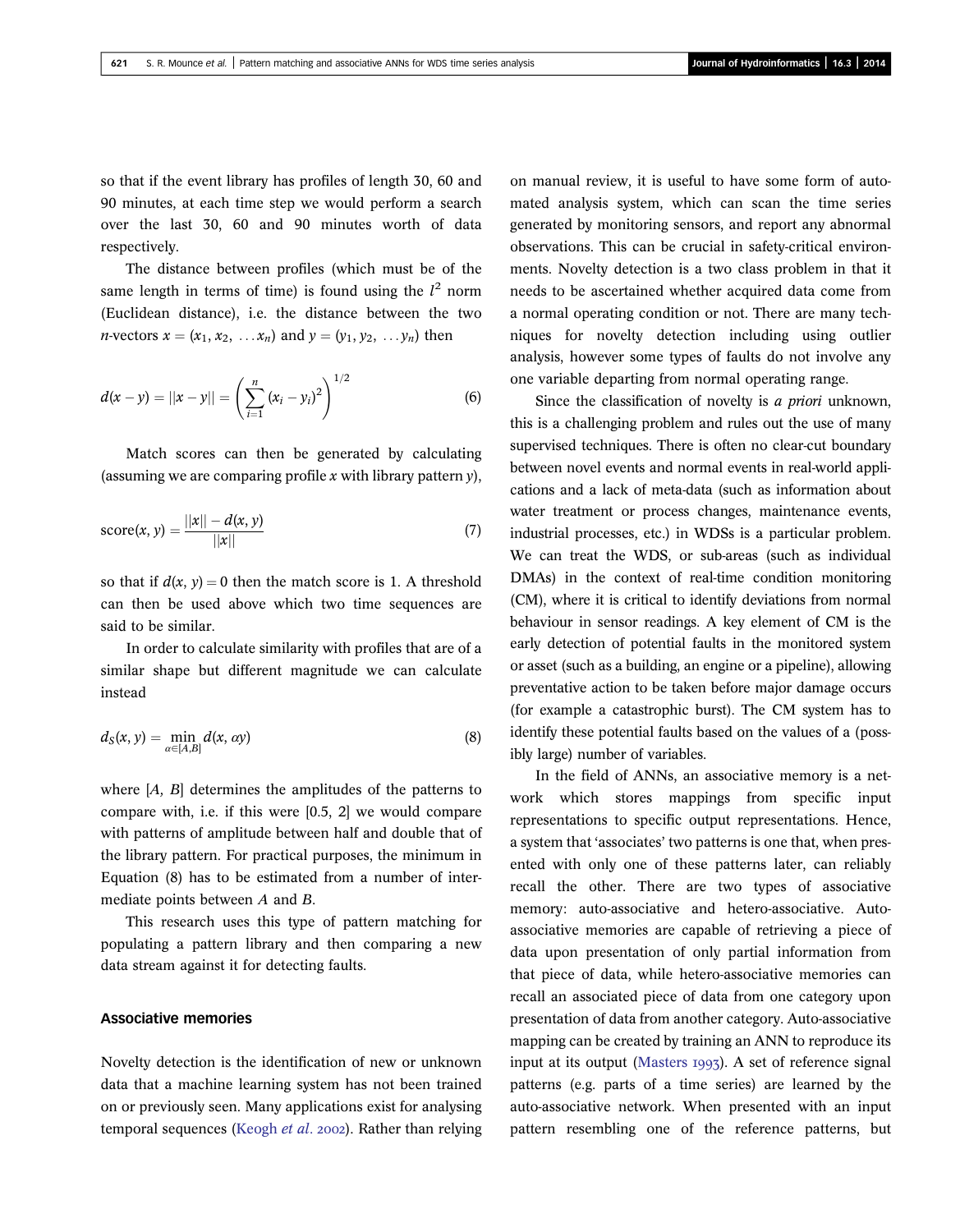contaminated with noise, the network's output should be close to the learned pattern that most closely represents the trial input. Thus if the trial input were very close to a reference signal (e.g. part of a diurnal flow pattern), with the addition of noise (or missing parts of the signal), the auto-associative network will act as a noise filter (or perform pattern completion). A standard Multilayer Perceptron with  $D$  inputs,  $D$  outputs and  $M$  hidden units can be used in this manner albeit if  $M < D$  then additional hidden layers are required to perform non-linear dimensionality reduction [\(Bishop](#page-14-0) 2007).

Recurrent networks allow recurrences through feedback connections. This feature is used in associative memories such as the Bidirectional Associative Memory and Hopfield network. The former are ANNs that are used for performing hetero-associative recall ([Kosko](#page-14-0) 1988). Hopfield networks ([Hopfield](#page-14-0)  $I_982$ ) have been shown to act as associative memories – after a network trains on a set of examples, a new stimulus will cause it to settle into an activation pattern corresponding to the example in the training set that most closely resembles the new stimulus.

This research uses binary associative neural networks for detecting faults, by storing a representation of normal behaviour and monitoring when the asset's activity deviates from this behaviour. They are an example of a heteroassociative memory (although can also be used in an auto-associative fashion).

#### METHODOLOGY AND SOFTWARE

#### Signal Data Explorer

The Signal Data Explorer (SDE) is a general purpose data browser and search engine for time series signal data ([Fletcher](#page-14-0) *et al.* 2008). The SDE allows a user to specify the signal event to be searched by supplying a short example of that event (query by content). This can be specified using manually created examples, historical sample inputs, or examples imported from other systems. The user is then able to select the (possibly large) datasets for the search. The search returns a number of potential hits for particular classes of events that can then be browsed using a powerful viewer which assists in the visualisation of multiple signal data channels and enables the user to examine the details of one or more features extracted from the time series data. The SDE also contains efficient spike detection and dynamic filtering functionality. An example of the SDE opening a WDS water quality sensor file is shown in [Figure 2](#page-6-0). Using the SDE, a user can explore and view any portion of the data rapidly. The output of the data processing tools can be viewed immediately and compared to the raw data by displaying them in the same window. Pattern matching is one of the primary functions of the SDE. The pattern matching functions allow a user to search for particular patterns within or across variables in datasets. The SDE generates a search index based on binary vectors, in a similar fashion to a conventional text search engine.

The SDE provides an interactive and intuitive search capability, which is feature driven, in that the user can highlight a region of interest in a time series signal or select an instance from the pattern template library (as described earlier) and request a pattern matching process to be carried out against the target datasets. Similarity measures are used to provide a ranking system that can score results for the search process. The search process is scalable to terabyte datasets. Application domains for the SDE have included engine vibration data (frequency-power spectra from aircraft engines searching for events such as bird strikes), structural data (e.g. environmental 'shake and bake' tests) and medical data (for finding events in electrocardiography and electroencephalography) ([Fletcher](#page-14-0) et al. 2008).

# Correlation Matrix Memories (CMMs) and Advanced Uncertain Reasoning Architecture (AURA) Alert

AURA is a set of general-purpose methods for searching large unstructured datasets [\(Austin](#page-14-0) 1995). AURA is a class of binary neural network built on CMMs, as an underpinning technology for efficient, scalable pattern recognition in complex and large scale CM applications. During asset operation, the current state of the system can be compared to the stored normal operating behaviour (in the CMM) to see if that combination of variable values has been seen previously. If not, this could be indicative of a problem, even if no individual variables have deviated from their normal value range ([Austin](#page-14-0) *et al.* 2010). Firstly, a quantisation process (binning) is used with each potential value for each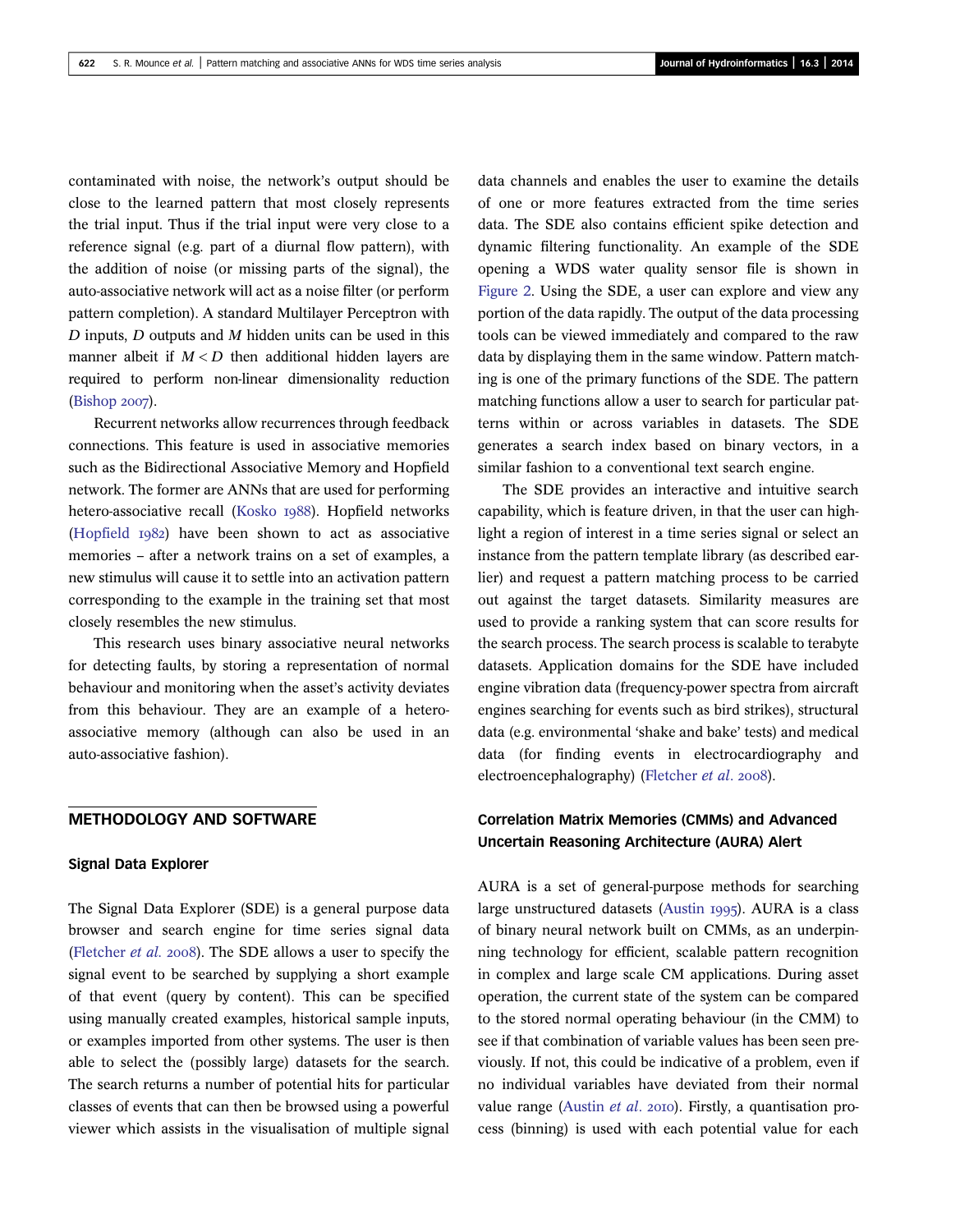<span id="page-6-0"></span>

Figure 2 | Signal Data Explorer opening a water quality sensor data file.

variable assigned to a bin and each bin corresponding to a different bit that will be set in the binary pattern – with only one bit set (as illustrated as part of [Figure 3](#page-7-0)). The simplest binning method is to use bins of equal width, although AURA allows the option to set a threshold for the number of values that can be placed in the extreme bins and, once exceeded, the bin values are reset and the memory retrained. The codes for each variable are then concatenated to create a binary representation of the state, which is stored in a binary CMM ([Willshaw](#page-15-0) et al. 1969) of an AURA associative memory. A binary CMM is a single layer, fully connected network that is capable of very fast storage and retrieval of data. A CMM with input width  $n$ and output width *m* can be represented as a  $n \times m$  binary matrix **M**. For a given input binary vector  $I_k$  and associated binary output vector  $O_k$ , the kth training update of a CMM is defined as:

$$
\mathbf{M}_k = \mathbf{M}_{k-1} \cup \mathbf{I}_k^T \mathbf{O}_k
$$
 (9)

where  $M_k$  and  $M_{k-1}$  are the CMM after and before the training (with  $M_0 = 0$  and ∪ denoting a logical OR operation between the vectors). The recall vector  $S_i$  associated to the input  $I_i$  is defined as:

$$
\mathbf{S}_i = \mathbf{I}_i \mathbf{M} \tag{10}
$$

This recall vector is generally an integer vector and the value of each element of the recall vector is called the 'score' of the CMM matching on the relevant column vector. The recall vector can then be thresholded to a binary output vector by either using a fixed threshold or selecting the L closest matches. This process is shown in [Figure 3](#page-7-0) using small vectors for illustrative purposes (fixed threshold of 2).

In practice, the recall system needs to factor in not only the number of bins that match exactly, but also the distance between the assigned bins when they differ since this will provide important information on the closeness of match.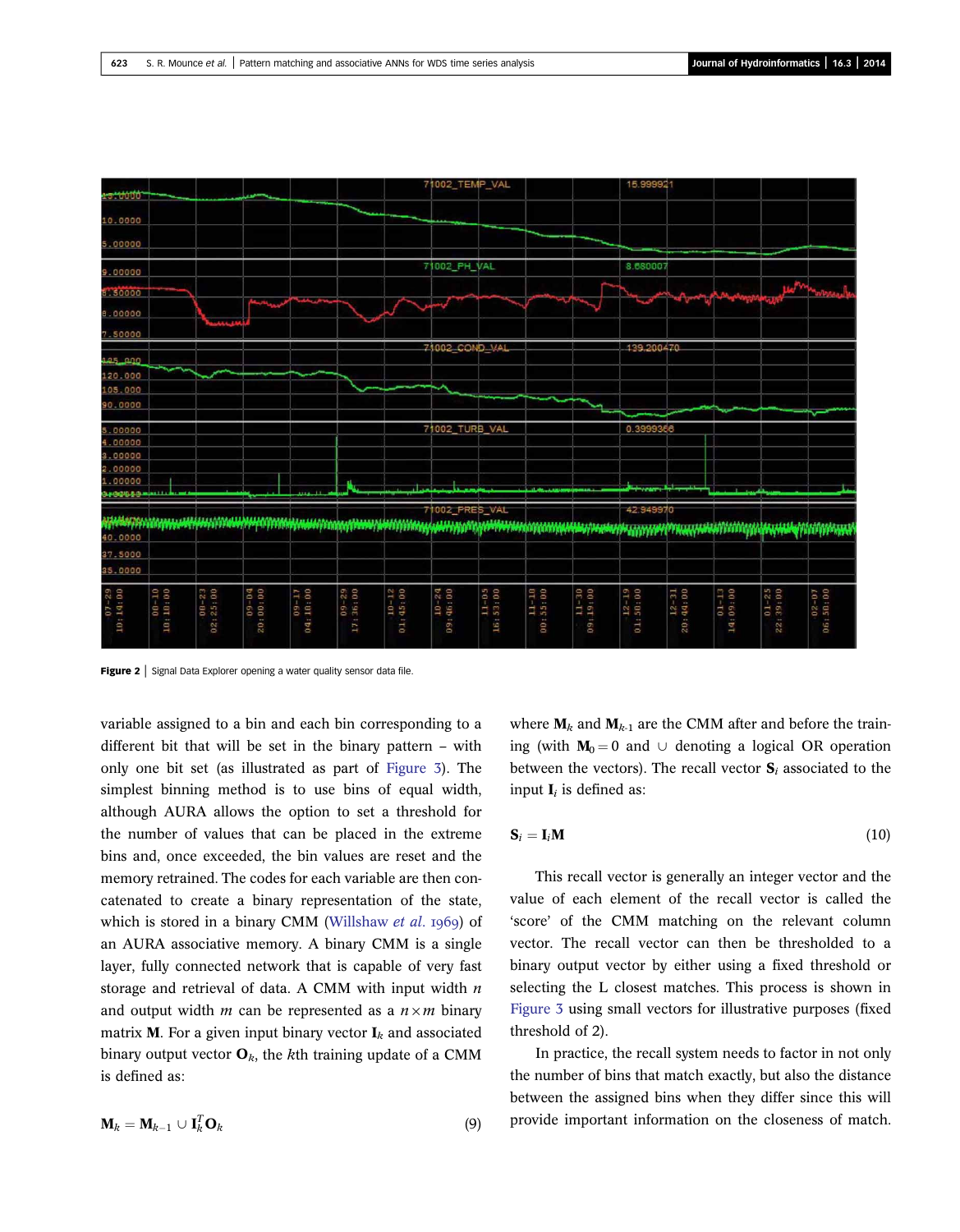<span id="page-7-0"></span>

Figure 3 | Input variable binning and the CMM recall process.

This can be achieved by weighting the inputs. Hence AURA scores can be used to apply weights to the bins, according to their distance from the current values. A vector of scores (rather than a binary pattern) is created, which defines a set of kernels that quantify the distance of each bin from the value. For example this could be a triangular shaped kernel centred around the recall value. [Weeks](#page-15-0)  $et$   $al.$  (2003) discuss various kernels that can be used to provide different approximations of distance. However, a kernel which approximates to the Euclidean distance between two points is described in Equation (11) and has been found to provide good results for fixed binning [\(Hodge](#page-14-0) *et al.* 2004).

Parabolic<sub>bins<sub>k</sub></sub> = 
$$
\left[ \left( \frac{\max(n)}{2} \right)^2 - (\text{bins}_t - \text{bins}_k)^2 \left( \frac{\max(n)^2}{n_f^2} \right) \right]
$$
(11)

where the output is the value of bin number k (bins<sub>k</sub>) and the value of the variable has been assigned to bin  $t$  (bins<sub>t</sub>),  $max(n)$  is the number of bins for any variable and  $n<sub>f</sub>$  is the number of bins for this variable.

This scoring system now more accurately reflects the actual distance between each stored point and the recalled vector and hence the current and recorded asset states. Some modifications are then necessary to the threshold technique ([Austin](#page-14-0) et al. 2010). AURA k-Nearest Neighbour (k-NN) can then be used as a filter to reduce a large number of stored states to a more manageable quantity of closer matches [\(Hodge & Austin](#page-14-0) 2005).

The k-NN pattern matching method is widely used in data clustering, classification and prediction. Based on a specific distance metric or similarity measure, k-NN examines vector distances to determine the nearest neighbours ([Cover & Hart](#page-14-0)  $1967$ ). One approach could be to use k-NN on the raw values of each variable at each time interval and compare the recalled points to each of these. However, the resultant time complexity of performing these separate comparisons would severely limit the number of states that can be stored in the system. The standard algorithm is computationally slow for large datasets. A binary neural network-based k-NN has been developed ([Zhou](#page-15-0) et al. 1999; [Hodge & Austin](#page-14-0) 2005) which can search millions of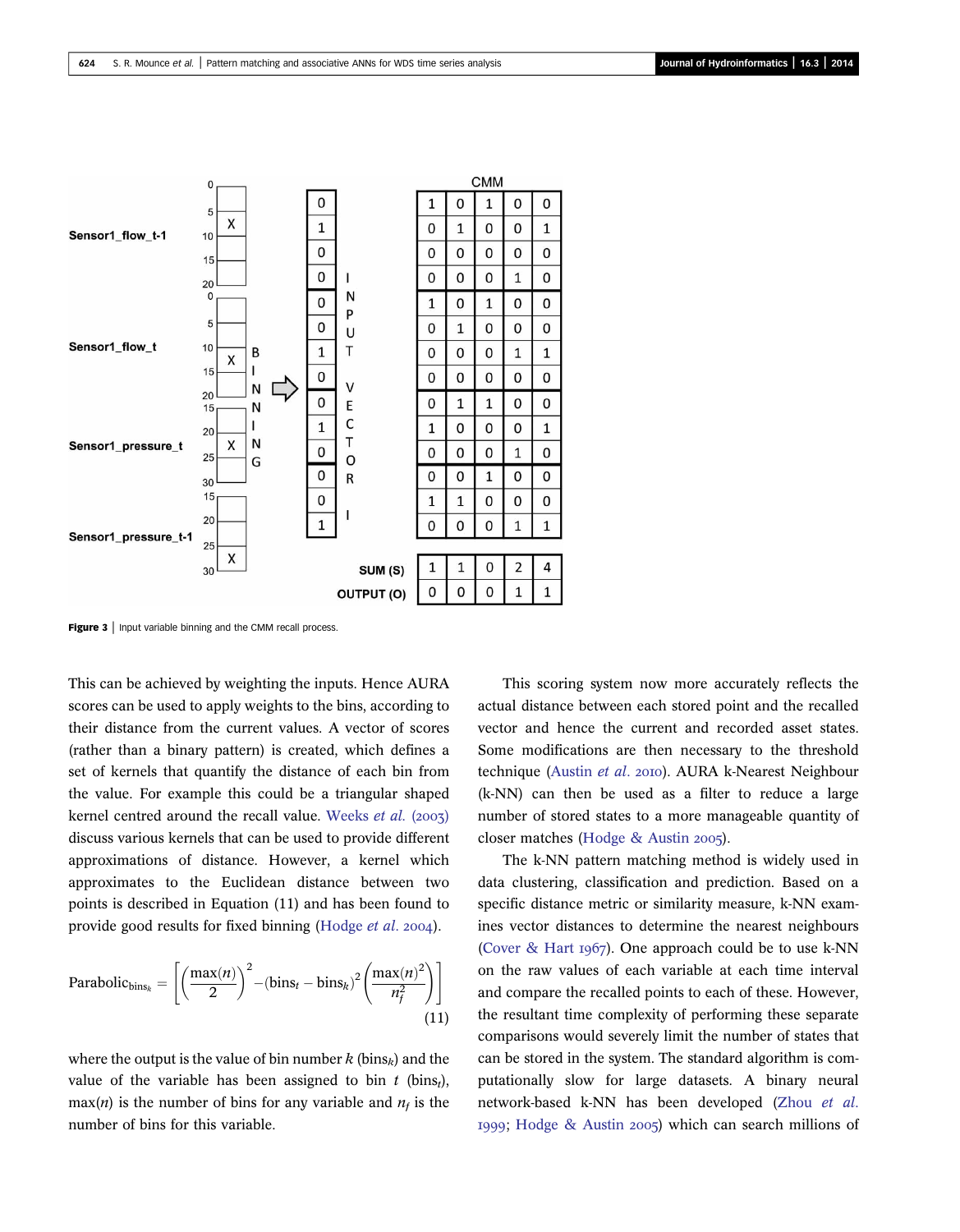states very quickly. AURA k-NN is efficient and scalable, and has shown to be up to four times faster than the tra-ditional k-NN [\(Hodge](#page-14-0) et al.  $2004$ ). AURA Alert is the implementation of AURA within the SDE.

Using this approach, the system will locate the nearest k matching patterns. The score associated with the most closely matching column(s) can then be used to determine how different the current state is to any that have been seen before, to provide a measure of the novelty of the event. The AURA Alert software can thus continuously provide a measure of novelty across a time series. Note that only an outline of CMMs and AURA Alert has been provided here. An in-depth description of CMMs, AURA and AURA k-NN can be found in: Austin  $(1995)$ , [Zhou](#page-15-0) et al. (1999), [Liang & Austin \(](#page-14-0)2003), [Hodge](#page-14-0) et al. (2004), [Hodge & Austin \(](#page-14-0)2005), [Furber](#page-14-0) et al. (2007) and [Fletcher](#page-14-0)  $et$  al. (2008).

#### Water distribution system time series data

Data streams from WDSs can be somewhat different to other domains such as found in engine or power plant monitoring. Some variables, particularly hydraulic parameters, such as flow and pressure, possess a diurnal pattern which reflects the daily demand profile dominated by residential use, pressure in [Figure 2](#page-6-0) illustrates this. Some water quality measurements also reflect this, so that chlorine concentration for example will (generally) have a periodic sinusoidal like profile. However, other water quality parameters such as conductivity are more similar to those measurements usually encountered in CM. Finally, some can have both characteristics, such as turbidity (as seen in [Figure 2](#page-6-0)).

In order to use AURA alerts on data with periodic (e.g. daily) cycles, it is necessary to introduce an extra 'time of day' variable (e.g. the number of elapsed hours of the day). This enables AURA alerts to detect patterns in the data that are unusual at that time of day. The data collected from sensors are first formatted into input files for a MATLAB pre-processing program which identifies and fills in any missing timestamps or values so as to provide a continuous stream of data. The data are finally reformatted into an appropriate comma delimited format required by the SDE. Note though that for non-periodic data streams, the AURA system is able to deal with completely missing data,

with a zero code indicating the absence of data – particularly useful for dealing with instrumentation or telemetry problems in online systems.

AURA Alert is then provided with data from an extended period of time (at least 2 weeks) during which the WDS sensor has been known to perform correctly with 'normal' conditions in the distribution system. At regular time intervals during this period, the values of a representative set of variables from the data are converted into a pattern, which represents the state of the WDS zone at that time instance. This pattern is then stored in an AURA associative memory.

### RESULTS AND DISCUSSION

#### Pattern matching

Data analysis was conducted using the SDE and a query by content approach for pattern matching. In addition, pattern matching software was developed in C# using Microsoft Visual Studio. Libraries of event profiles were created from .csv data to allow batch processing. Ten DMA inlet flows (A to J) were obtained for a large water supply system, with a mixture of urban and rural areas, for an approximate 8 month period for use in selecting burst profiles (industry standard 15 minute sampled data) along with the Work Management System (WMS) mains repairs record. A pattern library of known bursts for these DMA flow inlets using the SDE was assembled from this dataset. These were identified from within the 10 DMA flow inlet datasets (normalised as described previously in order to allow generalisation from the DMA flow values) by using WMS information to confirm large burst events and hence creating a set of profiles consisting of a number of consecutive measurements (described in the pattern matching section). These were chosen to capture the significant first features of change in parameter due to an event – using between one and two hours of data. The SDE allows searching for similar patterns in this library. One DMA (G) was held back for testing using the pattern library. An example is provided in [Figure 4](#page-9-0) of a detected burst in this DMA, which was matched with a very high probability to a burst from another DMA.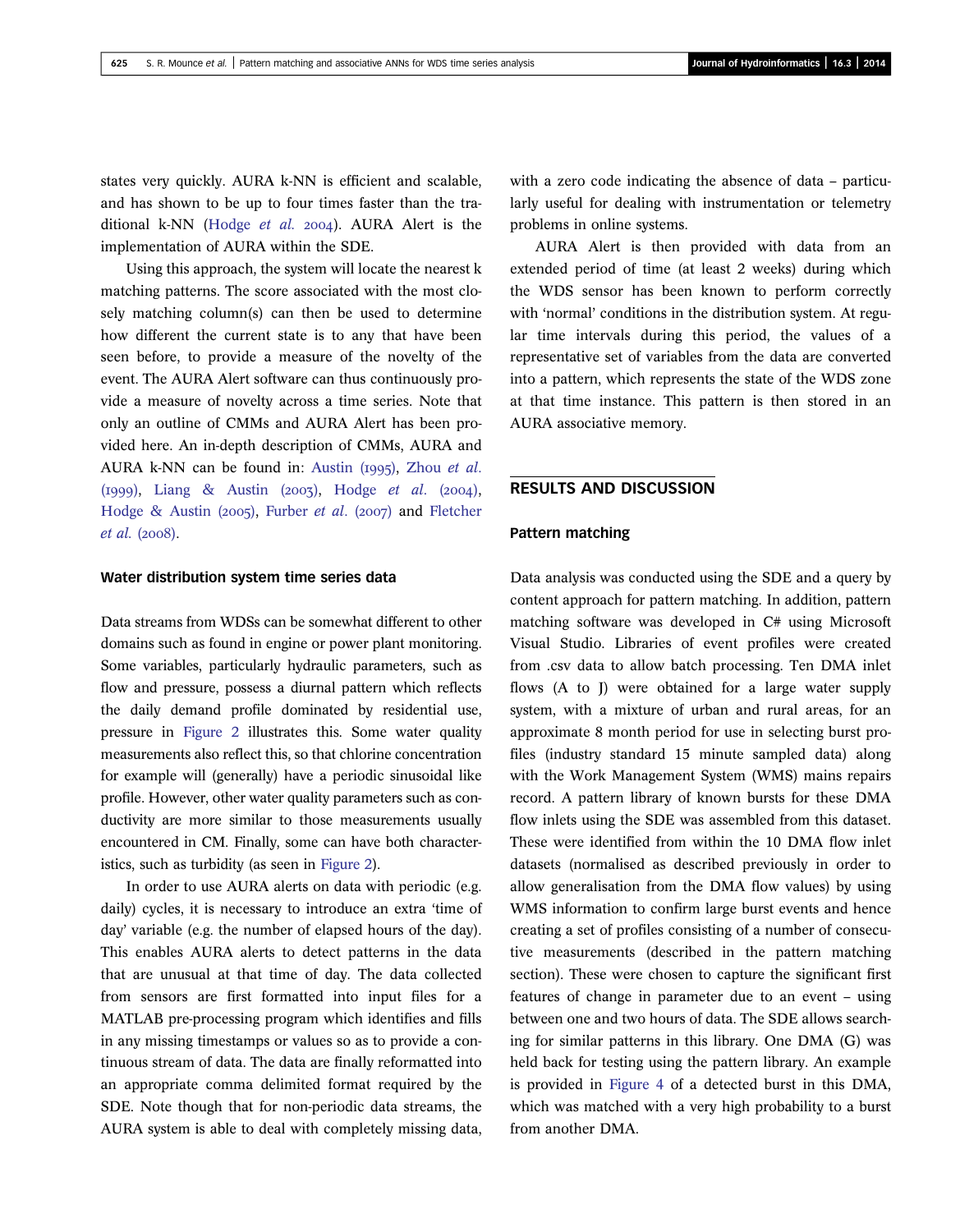<span id="page-9-0"></span>

Figure 4 | Pattern matching bursts in DMA flow data.

Three other matches of above 90% match score were obtained for DMA G for the whole period of analysis – summarised in Table 2. In the case of each of the detections, visual analysis revealed that the profile was briefly unusual, although there was only one correlation found with WMS history. The results for an Artificial Intelligence (AI) analysis system and all mains burst repairs (MR) for the same DMA are also reported in Table 2 (after [Mounce](#page-14-0) et al. 2007). Table 2 reports three MR in the period of which two were detected by the AI system (the other having no significant impact on the nightline). In particular, a burst was repaired on 24/12/05 of significant duration detected by the AI system (a total of three AI detections  $> 85\%$  confidence) but not resulting in a hit using pattern matching.

Table 2 | Pattern matching results for DMA G compared to AI system

Although this example illustrates the transferability of the concept of a 'burst' pattern, a limitation in the approach is in the manual assembly of the pattern library and the uncertainty prevalent in defining event classes for WDS. Even when limited to burst only patterns, performance on the test DMA was found not as accurate as an AI system utilising outlier detection. Accurate selection of precursor patterns is also far from obvious. Using AURA Alert to automatically calculate a novelty score for any type of event, possibly never encountered before, was thus identified as a more attractive technique with the possibility of detecting precursor features before major failure.

### AURA Alert

The AURA Alert system utilising CMMs has been used for the detection of irregularities in highly complex assets in a variety of different industries. Applying AURA Alert on real data from two different WDSs to explore the capabilities of the method and results obtained are now described.

#### Flow data analysis

The DMA inlet flows  $A - I$ , used in the pattern matching test, were each analysed by the AURA system and performance compared to WMS and the aforementioned AI system (a 4 week period was used to create the CMM model).

| Pattern matching (PM) positive classification period                                             | <b>WMS record</b><br>repair date | Al positive classification period                                   |
|--------------------------------------------------------------------------------------------------|----------------------------------|---------------------------------------------------------------------|
| None                                                                                             | MR 24/12/05                      | 23/12/05 14:00-24/12/05 06:15 (96%)<br>confidence, burst est. 0.74) |
| Match at 15/04/2006 07:30 in PM library with Burst DMA E flow<br>190406 0000-0130 (score 91%)    | None                             | None $> 85\%$ confidence                                            |
| Match at 16/04/2006 06:00 in PM library with Burst DMA E flow<br>190406 0000-0130 (score 93%)    | None                             | None $> 85\%$ confidence                                            |
| None                                                                                             | MR 09/02/06                      | None $>85\%$ confidence                                             |
| Match at 12/05/2006 00:00 in PM library with Burst DMA F flow<br>170206 0000-0045 (score 98%)    | MR 12/05/06                      | 11/05/06 21:15-12/05/06 11:45 (99%)<br>confidence, burst est. 3.13) |
| Match at 29/05/2006 08:45 in PM library in with Burst DMA E flow<br>190406 0000-0130 (score 91%) | None                             | None $>85\%$ confidence                                             |
| None                                                                                             | None                             | 03/06/06 14:30-04/06/06 05:30 (99%)<br>confidence, burst est. 0.60) |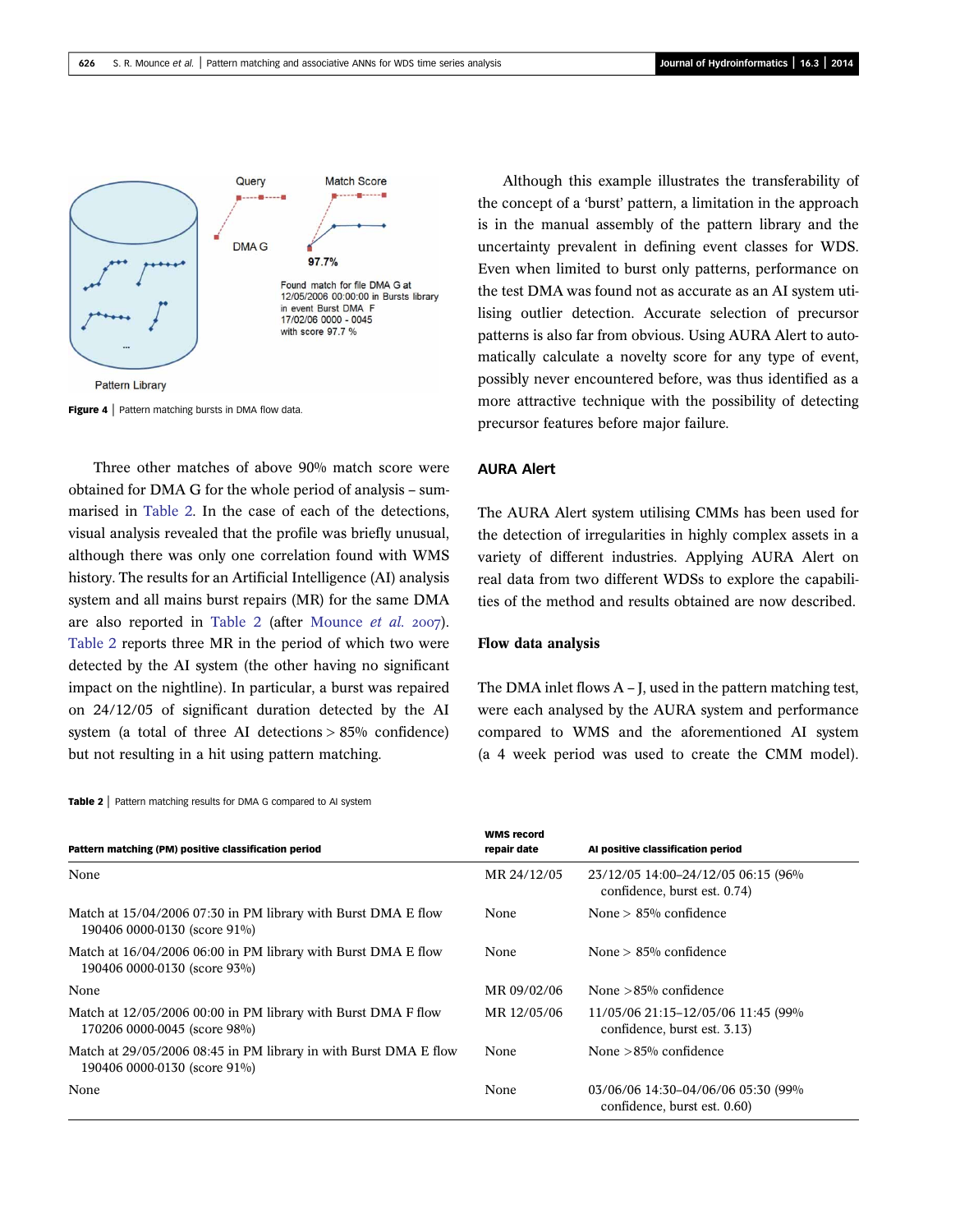A match score threshold of 85% was used to identify reasonably large deviations from normality resulting in 20 overall detections (in comparison to 16 for the AI system). Of these, four detections corresponded well to WMS burst repairs (for the AI based system this number was five – with three of these detected by both systems). Of the remainder, 13 were correlated visually with abnormal temporary increases in flow and three with likely short sensor drop outs to zero.

Overall the performance was thus comparable to the AI detection as reported in [Mounce](#page-14-0) et al. (2007). AURA offers other possible advantages such as across multi-parameter analysis or potential short precursor event detection as further explored in the next two examples.

### Water quality example

A multi-parameter water quality dataset was obtained for a measuring instrument based at a DMA inlet in an urban WDS deployed as part of a pilot study. Parameters measured were water temperature, pH, conductivity, turbidity and pressure at a 5 minute resolution. Data from a period of several weeks when the DMA was considered to be operating normally were presented to the AURA Alert system and the learned configurations encountered were stored in the AURA memory. [Figure 5](#page-11-0) shows the five channels corresponding to the raw data. The AURA Alert output can be seen in the 'Match Strength' channel (bottom axes), which has a value of 100 when in a previously seen state and drops down when a novelty is detected. In [Figure 5](#page-11-0) note how the matching strength remains high during the period of normal activity earlier in the period (the greyed out section indicating the end of the training data) but later reports the presence of novelty, indicating that the asset state has departed from its usual operating behaviour (in fact this was a known burst affecting the DMA being monitored).

In addition to reporting the matching strength of the state of the system at each time instance, AURA Alert is able to indicate which channels are the likely causes of the irregularities. By using an L-Max threshold (the metric where L highest sums are set to 1 and all others to 0) on the AURA output, the most similar stored pattern to the current asset state can be obtained. By comparing the current state to the most similar state, the causes of the differences

can be calculated and reported along with the matching strength. The reported novelties (not shown here) indicate that the turbidity, pressure and conductivity are deviating from their expected values, suggesting a burst event. Although a burst has been used for illustration, the proliferation in measured parameter options in new WDS water quality instrumentation paves the way for detection and classification (based on which parameters are novel) for other types of abnormality such as contamination events (intentional or accidental) (e.g. [Leeder](#page-14-0)  $et$   $al.$  2012).

#### Pre-cursor example

The final example presented is in the use of AURA Alert to identify novelties in multiparameter data several days before a catastrophic failure in a complex asset, without any prior knowledge of similar failures. A flow and pressure dataset was assembled for a DMA. The data consisted of 15 minute readings, the WMS record and any associated customer contacts (CC) (complaints to call centres). These data include pressure data from the DMA inlet in addition to two specific point pressure loggers located at critical (determined by expert judgement) locations in the DMA. Hydraulic data were utilised, with AURA trained using several weeks of normal data, and a test period with known multiple events and supporting information has then been used to illustrate the possibility of precursor detection. [Figure 6](#page-12-0) provides the Match Strength output with WMS and CC information overlaid and in addition the online detection from an online AI system ([Mounce & Boxall](#page-14-0) 2010).

[Figure 6](#page-12-0) plots a period of 9 days during which two water main burst repairs were flagged and marked as repaired in the DMA. Information in the WMS reveals that one repair had a start date of 20th September and a completion on 24th September. The second had a start date of 24th September and a completion date the day after. We see from the flow plot, that a burst main repair resulted in a drop of the nightline on 23rd September once completed. Before this, a new burst was first detected by an online AI system 06:00 23/9, which preceded a number of CCs (11 customers complaining of no water, and two of discolouration). The Match Strength drops below 90 several hours before this. However, of more interest is the large drop in Match Strength on 18th September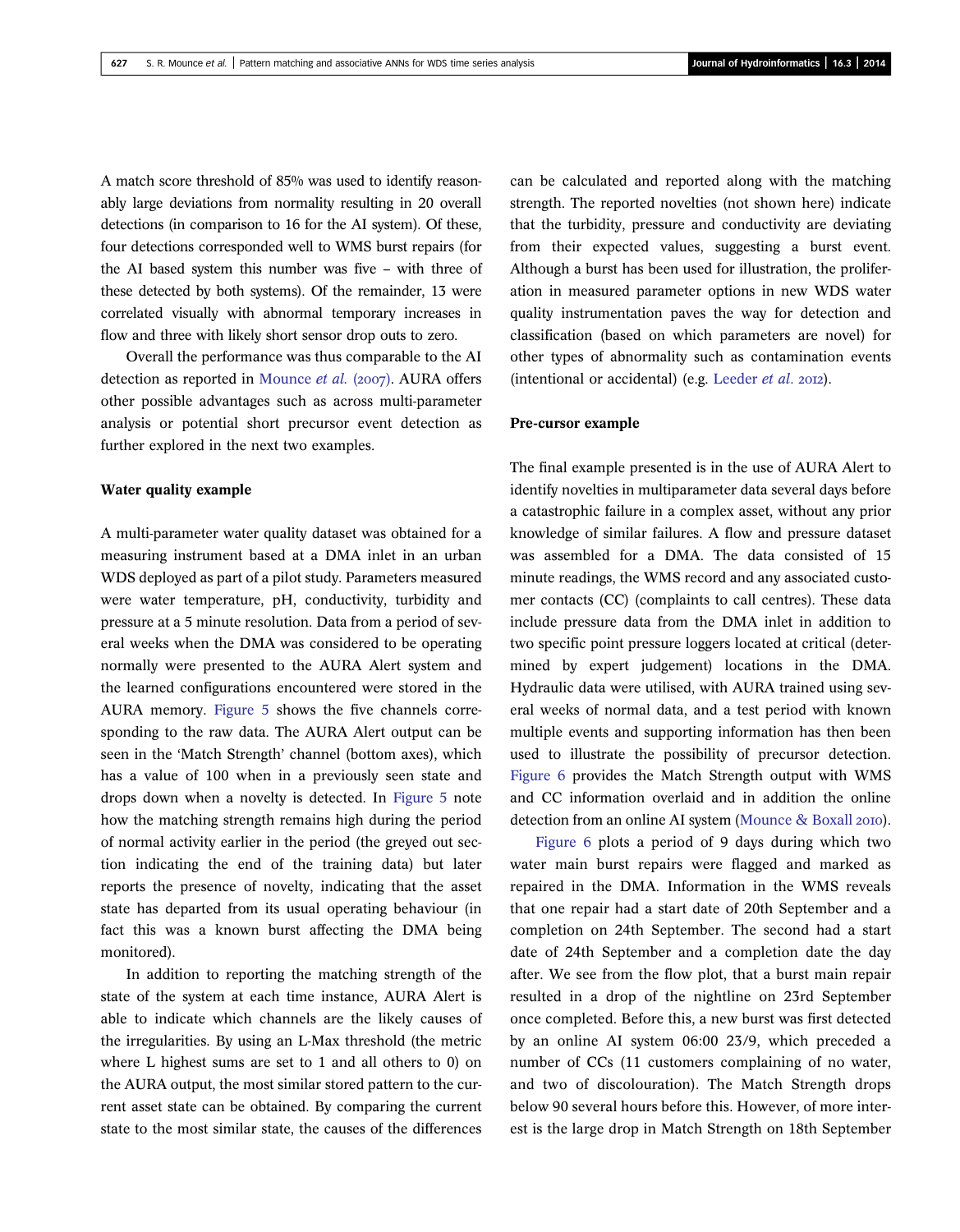<span id="page-11-0"></span>

Figure 5 | AURA Alert for abnormal event in water quality data.

around midnight prior to any other warning of a problem and corresponding to short duration drops in both pressure and flow; this may be a burst precursor indicative of a developing problem or some activity on the network which subsequently caused the major burst several days later. The fact that the water company noted a repair start date to the WMS database on 20th September supports this. Whilst [Figure 6](#page-12-0) shows the potential for precursor detection, confirmation can be rather subjective due to the resolution of data and in particular the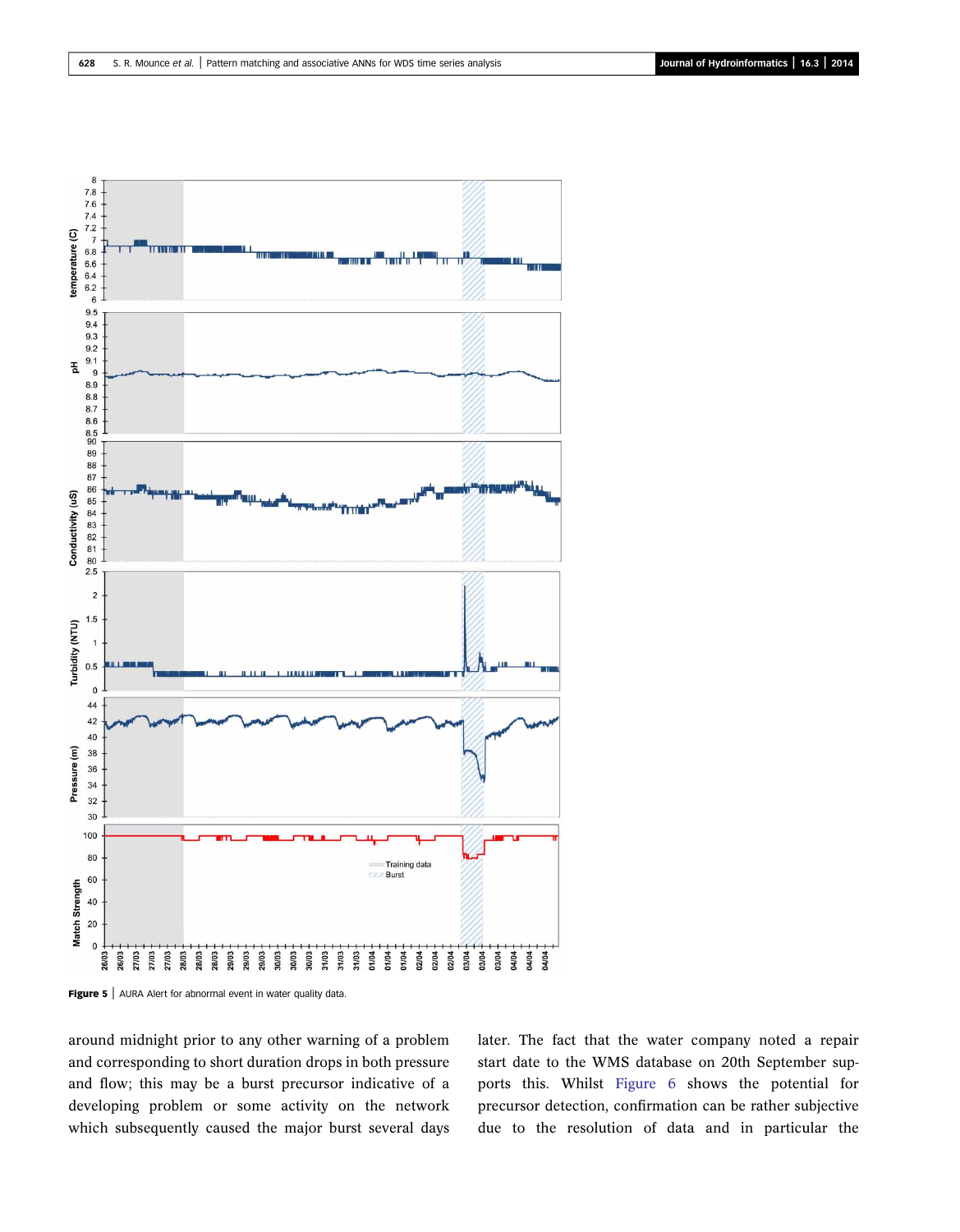<span id="page-12-0"></span>

Figure 6 | AURA Alert Match Strength and supporting information for potential precursor.

supporting information. Validation of this capability would require a more extensive bespoke study.

It has been demonstrated that the AURA Alert system has the potential for detecting changes across multiple parameters, allowing robust detection and information for interpretation, and offering scope for detection of event precursors. Timely event detection and diagnosis offer significant improvements in service delivery with a move towards proactive maintenance, while the implication of precursor information is to provide network engineers additional time to investigate the cause of abnormal conditions and perhaps prevent major asset failure before customers are impacted. Of course, datasets with more exhaustive information (such as known artificial hydrant flushing) could be used to evaluate more rigorous quantifiable error metrics such as the level of false-positives.

# General discussion

WDS sensors monitor assets (reservoirs, pipes, valves, etc.) with the performance of these assets being indicated by the collected measurements. At the present time, the granularity, i.e. number of devices and sampling interval, is quite limited compared to other industries. However, the quantity and complexity of sensor and environmental data are growing at an increasing rate and it seems clear that in the future the water sector can and should be penetrated by Information and Communications Technologies and Internet-like technologies. It is easy to anticipate that the environment may before very long be teeming with tens of thousands of small, low-power, wireless sensors. Each of these devices will produce a stream of data, and those streams will need to be monitored and combined to detect changes of interest in the environment. The easier it is to collect and analyse large datasets the more water utilities will collect and, in a decade, tens or even hundreds of petabytes of data may be routinely available. Demands for solutions and tools will become more urgent to meet the aspiration for intelligent water networks, proactively managed through access to timely information. Permanent installation of high frequency (several hundred or even thousand Hz) pressure monitoring devices may also become routine and pilot studies using these have demonstrated how the arrival times of the burst induced wave at the measurement points can be used to derive the location of the burst using tran-sients [\(Misiunas](#page-14-0) et al. 2005). The data compression facilities of systems such as AURA could prove very useful for these future data quantities.

This proliferation of monitoring will facilitate the continuous and simultaneous monitoring of the complete WDS (or at least significant sub-areas). By evaluating deviation from normality from a set of distributed sensors, both detection and location of abnormal events will be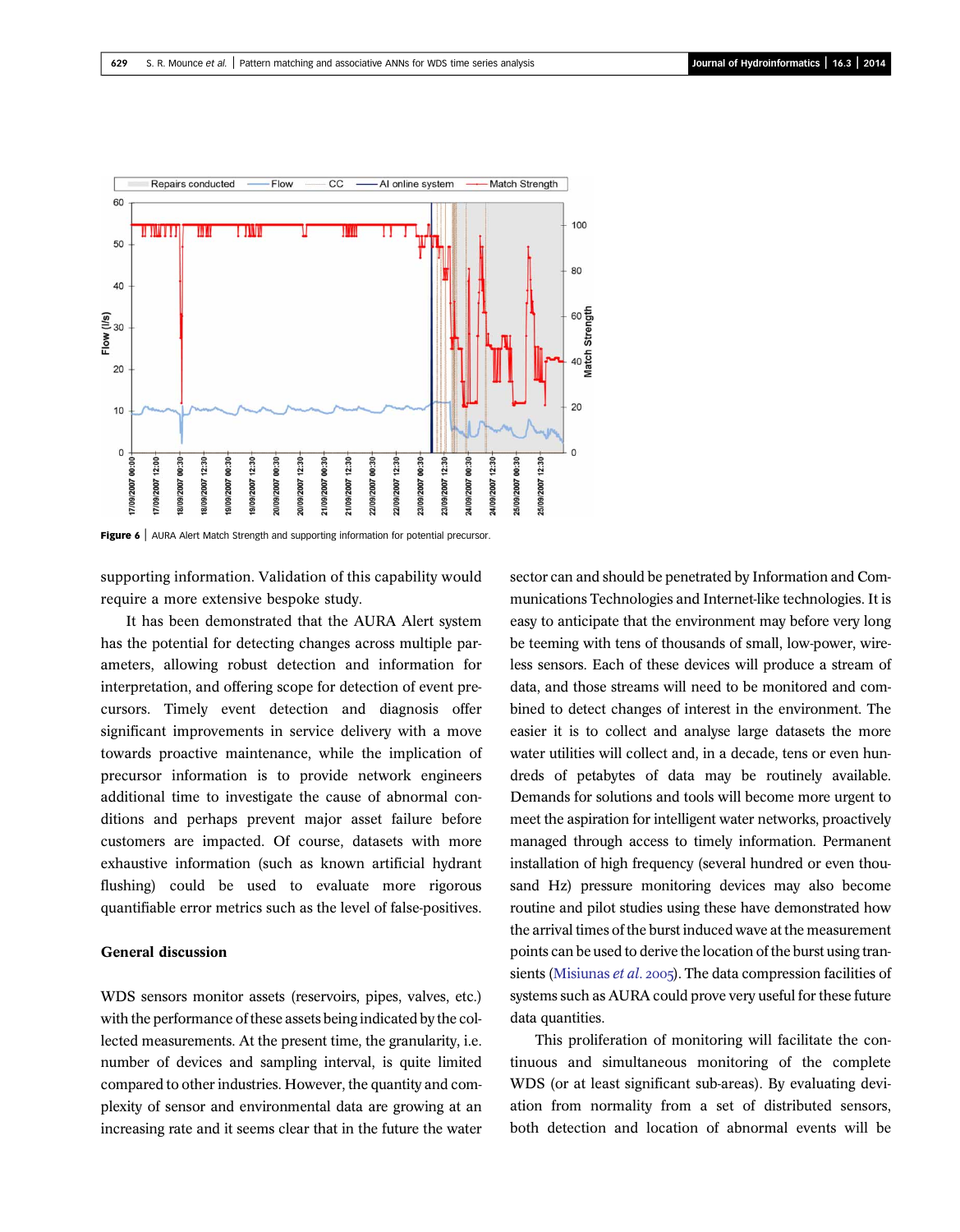<span id="page-13-0"></span>possible – such as using multiple pressure loggers to locate a burst (e.g. [Farley](#page-14-0) et al. 2013; [Romano](#page-14-0) et al. 2013). The monitoring of sewerage systems has not progressed as far as for WDSs, however there is increasing interest and deployment of instrumentation for example for Combined Sewer Overflow level measurement and pump station flows. There are many other potential applications in the water resources domain.

AURA Alert is being developed as an online system which automates the training data selection (by selecting data with high Match Strength) and use of validation data for selecting Match Strength thresholds for alert generation. This can be deployed by the cloud as a Software as a Service, leveraging Grid technology and permitting secure, rapid delivery of information to the viewer.

# **CONCLUSIONS**

The effective and efficient operation of WDSs is essential for three important reasons: maintaining safe and continuous supply to consumers, avoiding loss of water resources through leaks and bursts in the pipe network, and reducing the energy and other resources input to the system and so minimising the carbon footprint of water system operations. To achieve this efficiency, information is continually required about current system performance, so adjustments can be made where necessary and interventions can occur before any fault or failure impacts on the customer. This paper has presented the use of pattern matching and binary associative neural networks using time series from WDS. Using AURA Alert, time series data from sensors (variables) are converted into vectors using a quantisation process. Vectors are then stored in a historical database in the correlation matrix memory. New data presented as vectors can either be used to generate the k best matching historical patterns or alternatively a measure of novelty (termed Match Strength) can be generated. One of the major features of the system is its ability to search small and very large datasets very quickly. The key conclusions of this research are as follows:

• A pattern matching approach can be proficient at finding known patterns in data and has been applied successfully

for many applications. The transferability (i.e. not tuned per DMA) of burst patterns was demonstrated here to some extent. However, overall the performance was found to be not as high as when using outlier detection based methods for this type of WDS time series data. A limitation of the approach is in the manual assembly of the pattern library and the uncertainty prevalent in defining event classes for WDS.

• AURA Alert (Advanced Uncertain Reasoning Architecture, utilising a class of binary neural network built on CMMs) can rapidly learn and model the normal operating envelope for a system, with the ability to search through complex high-dimensional multivariate spaces to detect deviations from normal conditions. The novel use of AURA Alert in WDS so as to automatically calculate a continuous novelty score for every time step and hence enable the detection of any type of event, possibly never encountered before, was proposed, explored and demonstrated. Examples have demonstrated successful early detection of abnormality in systems using multi-parameter data as well as significant potential for precursor event detection beyond typical outlier detection approaches. These precursors could be linked to appropriate maintenance requirements for water infrastructure.

# ACKNOWLEDGEMENTS

This work was supported by the Pennine Water Group – Urban Water Systems for a Changing World Platform Grant (EP/I029346/1) and by the Pipe Dreams project (EP/G029946/1), both funded by the UK Science and Engineering Research Council. The authors would like to thank Yorkshire Water Services for data provision.

# **REFERENCES**

- Aisopou, A., Stoianov, I. & Graham, N. 2012 [In-pipe water quality](http://dx.doi.org/10.1016/j.watres.2011.10.058) [monitoring in water supply systems under steady and](http://dx.doi.org/10.1016/j.watres.2011.10.058) unsteady state fl[ow conditions: a quantitative assessment](http://dx.doi.org/10.1016/j.watres.2011.10.058). Water Research 46, 235–246.
- Akselaa, K., Akselab, M. & Vahalaa, R. 2009 [Leakage detection in](http://dx.doi.org/10.1080/15730620802673079) [a real distribution network using a SOM](http://dx.doi.org/10.1080/15730620802673079). Urban Water 6 (4), 279–289.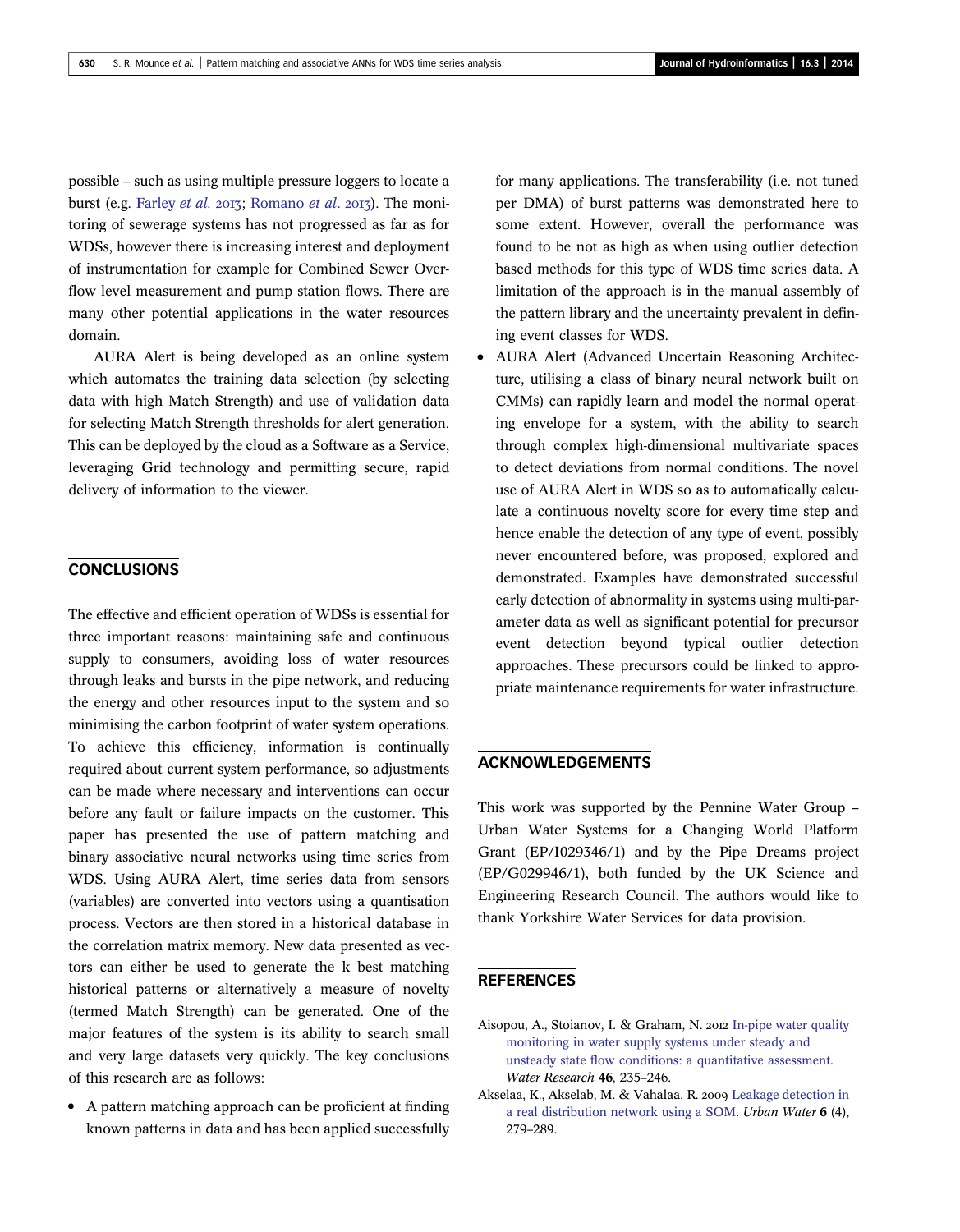<span id="page-14-0"></span>Austin, J. 1995 [Distributed associative memories for high speed](http://dx.doi.org/10.1016/0165-0114(95)00258-8) [symbolic reasoning](http://dx.doi.org/10.1016/0165-0114(95)00258-8). International Journal on Fuzzy Sets and Systems 82, 223–233.

Austin, J., Brewer, G., Jackson, T. & Hodge, V. J. 2010 AURA-Alert: The use of binary associative memories for condition monitoring applications. In: Proceedings of 7th International Conference on Condition Monitoring and Machinery Failure Prevention Technologies: (CM 2010 and MFPT 2010), vol. 1, pp. 699–711.

Bishop, C. M. 2007 Pattern Recognition and Machine Learning. Springer, New York.

Branisavljević, N., Prodanović, D. & Pavlović, D. 2010 [Automatic,](http://dx.doi.org/10.2166/wst.2010.350) [semi-automatic and manual validation of urban drainage](http://dx.doi.org/10.2166/wst.2010.350) [data](http://dx.doi.org/10.2166/wst.2010.350). Water Science and Technology 62 (5), 1013–1021.

Cover, T. & Hart, P. 1967 [Nearest neighbor pattern classi](http://dx.doi.org/10.1109/TIT.1967.1053964)fication. IEEE Transactions on Information Theory 13 (1), 21–27.

Farley, B., Mounce, S. R. & Boxall, J. B. 2013 Development and field validation of a burst localization methodology. ASCE Journal of Water Resources Planning and Management 139 (6), 604–613.

Fletcher, M., Liang, B., Smith, L., Knowles, A., Jackson, T., Jessop, M. & Austin, J. 2008 [Neural network based pattern matching](http://dx.doi.org/10.1016/j.neunet.2008.06.009) [and spike detection tools and services in the CARMEN](http://dx.doi.org/10.1016/j.neunet.2008.06.009) [neuroinformatics project](http://dx.doi.org/10.1016/j.neunet.2008.06.009). Neural Networks 21, 1076–1084.

Furber, S. B., Brown, G., Bose, J., Cumpstey, J. M., Marshall, P. & Shapiro, J. L. 2007 [Sparse distributed memory using rank](http://dx.doi.org/10.1109/TNN.2006.890804)[order neural codes](http://dx.doi.org/10.1109/TNN.2006.890804). IEEE Transactions on Neural Networks 18 (3), 648–659.

Hodge, V. & Austin, J. 2004 [A survey of outlier detection](http://dx.doi.org/10.1023/B:AIRE.0000045502.10941.a9) [methodologies](http://dx.doi.org/10.1023/B:AIRE.0000045502.10941.a9). Artificial Intelligence Review 22, 85–126.

Hodge, V. & Austin, J. 2005 [A binary neural k-Nearest Neighbour](http://dx.doi.org/10.1007/s10115-004-0191-4) [technique.](http://dx.doi.org/10.1007/s10115-004-0191-4) Knowledge and Information Systems 8 (3), 276–292.

Hodge, V., Lees, K. J. & Austin, J. 2004 [A high performance](http://dx.doi.org/10.1016/j.neunet.2003.11.008)  $k$ -NN [approach using binary neural networks](http://dx.doi.org/10.1016/j.neunet.2003.11.008). Neural Networks 17 (3), 441–458.

Hopfield, J. J. 1982 Neurons with graded response have collective computational properties like those of two-state neurons. Proceedings of the National Academy of Sciences of the United States of America (PNAS) 81 (10), 3088–3092.

Jarrett, R., Robinson, G. & O'Halloran, R. 2006 On-line monitoring of water distribution systems: data processing and anomaly detection. In: Proceedings of the 8th Water Distribution System Analysis Symposium, Cincinnati, USA, August 27–30.

Keogh, E., Lonardi, S. & Chiu, W. 2002 Finding surprising patterns in a time series database in linear time and space. In: Proceedings of the 8th ACM SIGKDD International Conference on Knowledge Discovery and Data Mining, July 23–26, 2002, Edmonton, Alberta, Canada, pp. 550–556.

Keogh, E. & Smyth, P. 1997 A probabilistic approach to fast pattern matching in time series databases. In: Proceedings of the Third International Conference on Knowledge Discovery and Data Mining — KDD 97, pp. 24–30.

Kosko, B. 1988 [Bidirectional associative memories.](http://dx.doi.org/10.1109/21.87054) IEEE Transactions On Systems, Man, And Cybernetics 18 (1), 49–60.

Leeder, A., Mounce, S. R. & Boxall, J. B. 2012 Analysis of multiparameter water quality data using event detection software on laboratory simulated events. In: Proceedings of WDSA 2012 Conference, Australia.

Liang, B. & Austin, J. 2003 Improved high performance k-NN classifier using a binary neural network. In: Eighth International Conference on Engineering Applications of Neural Networks (EANN-03), Spain, pp. 148–153.

Masters, T. 1993 Practical Neural Network Recipes in  $C_{++}$ . Academic Press, San Diego, CA.

McKenna, S. A., Hart, D., Klise, K., Cruz, V. & Wilson, M. Event detection from water quality time series. In: Proceedings of World Environmental and Water Resources Congress, ASCE, Reston, VA.

Misiunas, D., Vítkovský, J., Olsson, G., Simpson, A. & Lambert, M. 2005 [Pipeline burst detection and location using a](http://dx.doi.org/10.1061/(ASCE)0733-9496(2005)131:4(316)) [continuous monitoring of transients.](http://dx.doi.org/10.1061/(ASCE)0733-9496(2005)131:4(316)) Journal of Water Resources Planning and Management, ASCE 131 (4), 316–325.

Mounce, R. B., Hollier, G., Smith, M., Hodge, V. J., Jackson, T. & Austin, J. 2013 [A metric for pattern-matching applications to](http://dx.doi.org/10.1016/j.trc.2012.04.019) traffi[c management.](http://dx.doi.org/10.1016/j.trc.2012.04.019) Transportation Research Part C: Emerging Technologies 29, 148–155.

Mounce, S. R. & Boxall, J. B. 2010 [Implementation of an on-line](http://dx.doi.org/10.2166/ws.2010.697) artifi[cial intelligence district meter area](http://dx.doi.org/10.2166/ws.2010.697) flow meter data [analysis system for abnormality detection: a case study](http://dx.doi.org/10.2166/ws.2010.697). Water Science and Technology: Water Supply 10 (3), 437– 444.

Mounce, S. R., Boxall, J. B. & Machell, J. 2007 An artificial neural network/fuzzy logic system for DMA flow meter data analysis providing burst identification and size estimation. In: Water Management Challenges in Global Change (B. Ulanicki, K. Vairavamoorthy, D. Butler, R. Bounds & F. Memon, eds). Taylor and Francis, London, pp. 313–320.

Mounce, S. R., Boxall, J. B. & Machell, J. 2010 [Development and](http://dx.doi.org/10.1061/(ASCE)WR.1943-5452.0000030) verification of an online artifi[cial intelligence system for burst](http://dx.doi.org/10.1061/(ASCE)WR.1943-5452.0000030) [detection in water distribution systems.](http://dx.doi.org/10.1061/(ASCE)WR.1943-5452.0000030) Journal of Water Resources Planning and Management 136 (3), 309–318.

Mounce, S. R. & Machell, J. 2006 [Burst detection using hydraulic](http://dx.doi.org/10.1080/15730620600578538) [data from water distribution systems with arti](http://dx.doi.org/10.1080/15730620600578538)ficial neural [networks](http://dx.doi.org/10.1080/15730620600578538). Urban Water Journal 3 (1), 21–31.

Mounce, S. R., Mounce, R. B. & Boxall, J. B. 2011 [Novelty](http://dx.doi.org/10.2166/hydro.2010.144) [detection for time series data analysis in water distribution](http://dx.doi.org/10.2166/hydro.2010.144) [systems using Support Vector Machines.](http://dx.doi.org/10.2166/hydro.2010.144) Journal of Hydroinformatics 13 (4), 672–686.

Olsson, G. 2012 Water and Energy: Threats and Opportunities. IWA Publishing, London.

Palau, C. V., Arregui, F. J. & Carlos, M. 2012 [Burst detection in](http://dx.doi.org/10.1061/(ASCE)WR.1943-5452.0000147) [water networks using principal component analysis.](http://dx.doi.org/10.1061/(ASCE)WR.1943-5452.0000147) Journal of Water Resources Planning and Management 138 (1), 47–54.

Parliamentary Office of Science and Technology 2011 Water in Production and Products. POSTnote 345.

Romano, M., Kapelan, Z. & Savić, D. A. 2013 [Geostatistical](http://dx.doi.org/10.2166/hydro.2012.094) [techniques for approximate location of pipe burst events in](http://dx.doi.org/10.2166/hydro.2012.094)